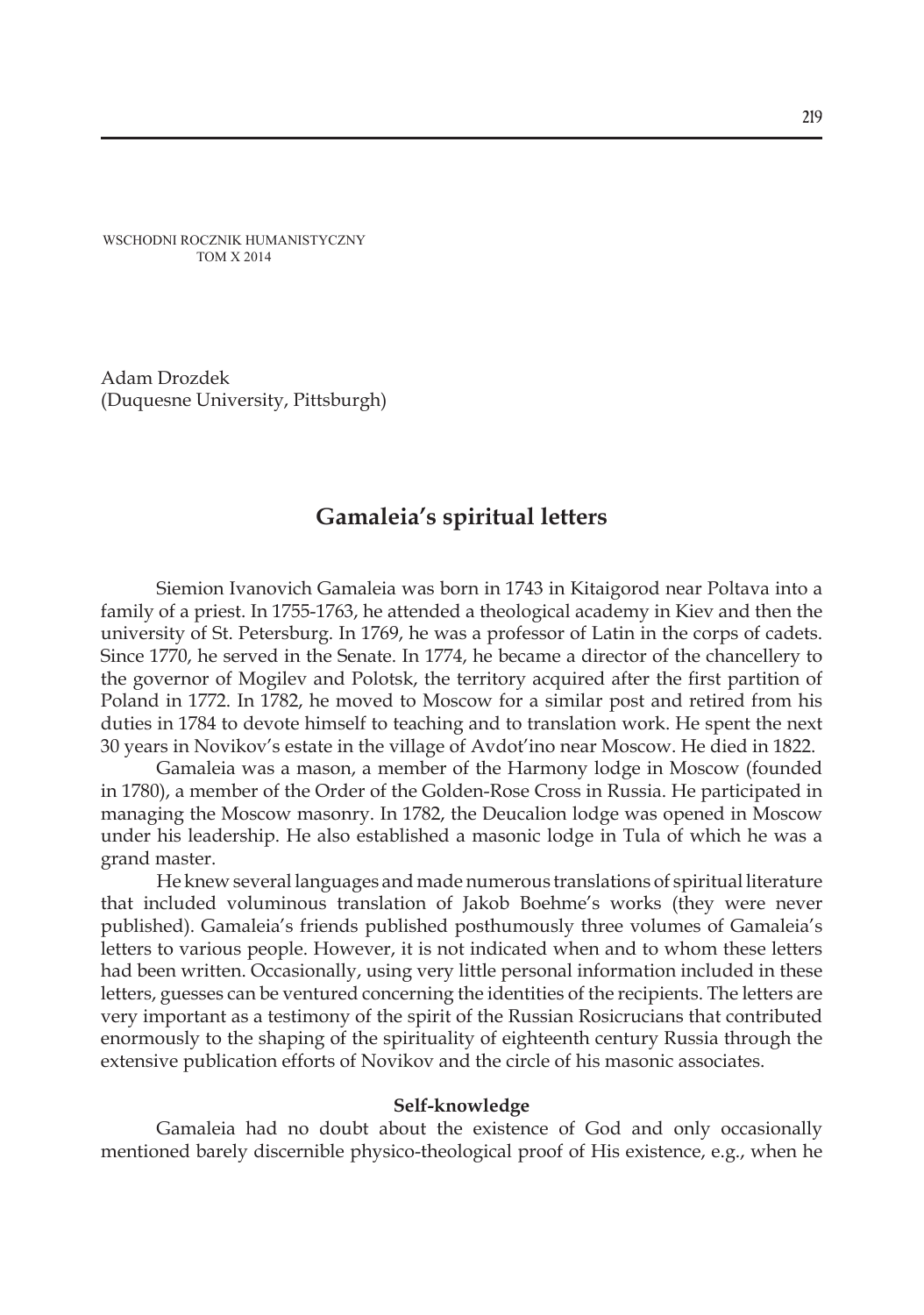said that we can know God from the makeup of nature (2.168). $^1$  Generally, theology was not his concern. He was primarily interested in the individual human being and being on the right side of the relation between God and this human being.

Semen Gamaleia



Źródło: http://nervana.net.ru/teachers/gamaleas.htm

<sup>1</sup> References are made to Gamaleia's letters, Письма *С. И. Г*., Москва: В Университетской типографии, vols. 1-2, 1832, vol. 3, 1839.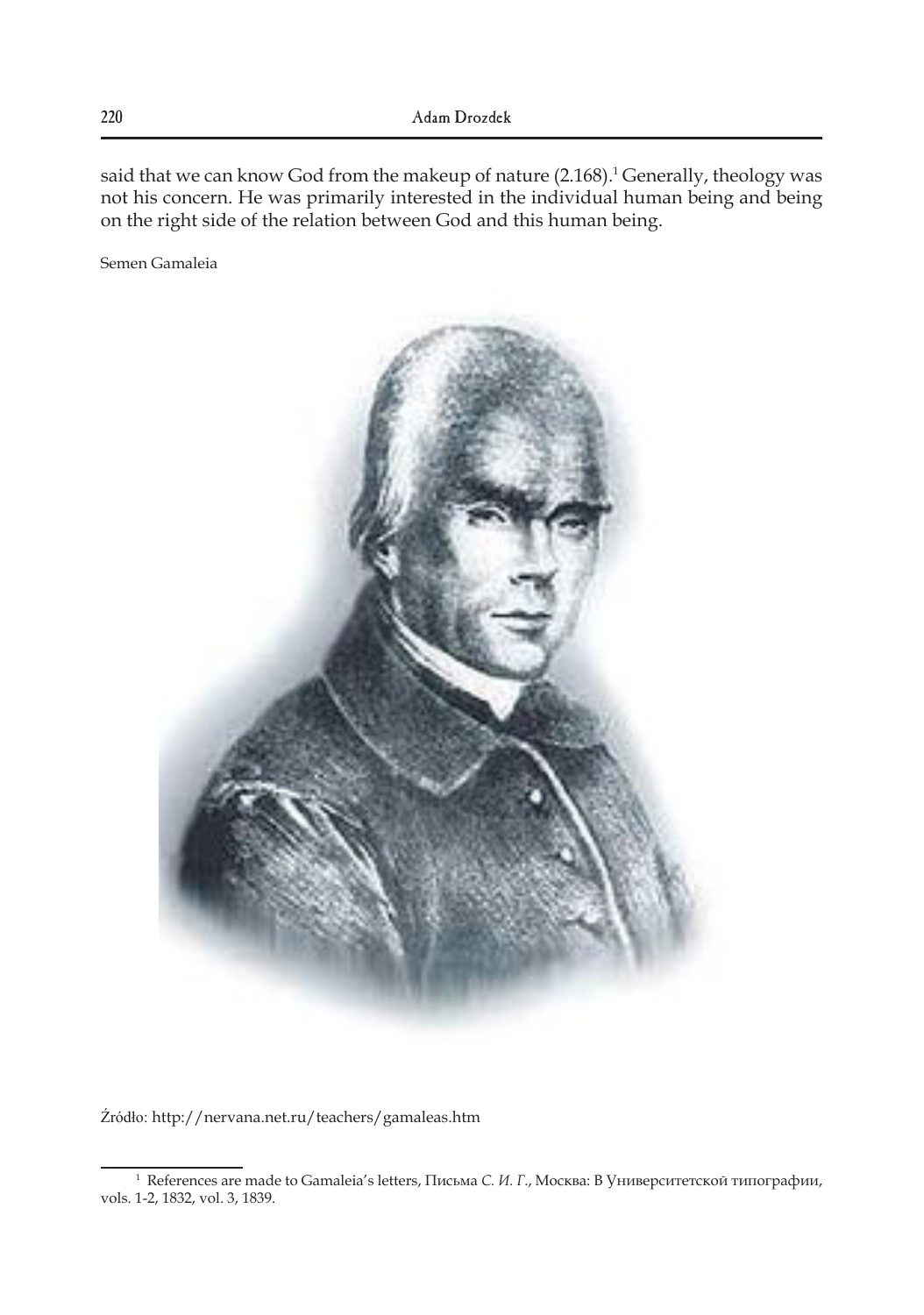There are two avenues opened after death: to be with God or in separation from God, i.e., to be in heaven or in hell, "eternal hellish suffering" (1.62). Since the soul is immortal it is critical to gear the earthly life to assure the eternal dwelling in heaven. How does one accomplish it? By searching oneself.

Gamaleia accepted the old Delphic maxim of knowing oneself as the way of acquiring wisdom. True knowledge of oneself should lead to the recognition of one's own nothingness in comparison with the grandeur of the whole of creation and with the majesty of the Creator. As Gamaleia stated, man has to know himself since without this knowledge, he cannot know nature nor the nature of the Creator (1.122). Remarkably, it would appear that the recognition of one's own smallness automatically would bring the recognition of the absolute attributes of God, apparently because goodness, mercy, etc. must reside somewhere if the mind has an idea about these attributes, so they must be placed in God, an absolute being, whereby, implicitly and rather flippantly, Gamaleia would have used the ontological argument for the existence of God.

Self-knowledge, if genuine, leads to humility, not to self-elevation, since whoever knows oneself sees oneself as unworthy and exclaims this in one's heart: I am unworthy! (3.147). Unworthy of what? Of being accepted to the eternal presence of God. What should one do, then? One has to work on oneself through self-renunciation, recognition of one's smallness, and, in particular, through suppression of pride – pride in one's own value and one's own accomplishments. This is because there is nothing worthy that originated in oneself, "since we cannot even think by ourselves about anything good because all goodness in our thoughts, in words, and deeds are not ours but the Lord's" (1.32). Self-knowledge is the way to, as it were, closing one's own ego and opening to the voice of God who speaks in every human being and whose voice can be recognized by anyone who is ready to listen to it: the voice of the Spirit of Christ teaches about the truth, repentance, and preparation for eternity (35), which man can find in himself. Man should renounce himself and his pride (36) by giving himself up to the will of God (37).

Everyday life should be the life of renunciation and readiness to accept the will of God in everything. We live in God; thus, everything happens according to His will, whether we understand it or not; thus, we should submit our reason to faith (1.83), whereas feelings and passions should be under the control of reason (148). "We should accept spiritual and bodily illnesses with gratitude and drive away dark thoughts by prayer and by reading of the Scriptures and other books"  $(1.93, 2.1).<sup>2</sup>$  And thus, Gamaleia said that he was sick since he did not make an effort to suppress his thoughts (2.237), presumably, the thoughts contrary to the Christian spirit. If everything happens by God's will, "so this Hand through my enemy makes me, who is not innocent, humble and helps me to be transformed from the child of wreath to [the child of] love for all"; suffering is for one's own good (163). Everything that happens should be endured with patience since "in patience or restraint there is eternal life – eternal peace" (1.175) and thus patience is good in everything (57). However, like every good thing, patience is the great gift of God for which everyone should ask who wants to work on his salvation (195).

<sup>2</sup> In this, Gamaleia accepted Thomas à Kempis' sentiment that the believer should take gladly any trouble or heaviness (*The imitation of Christ* 3.30).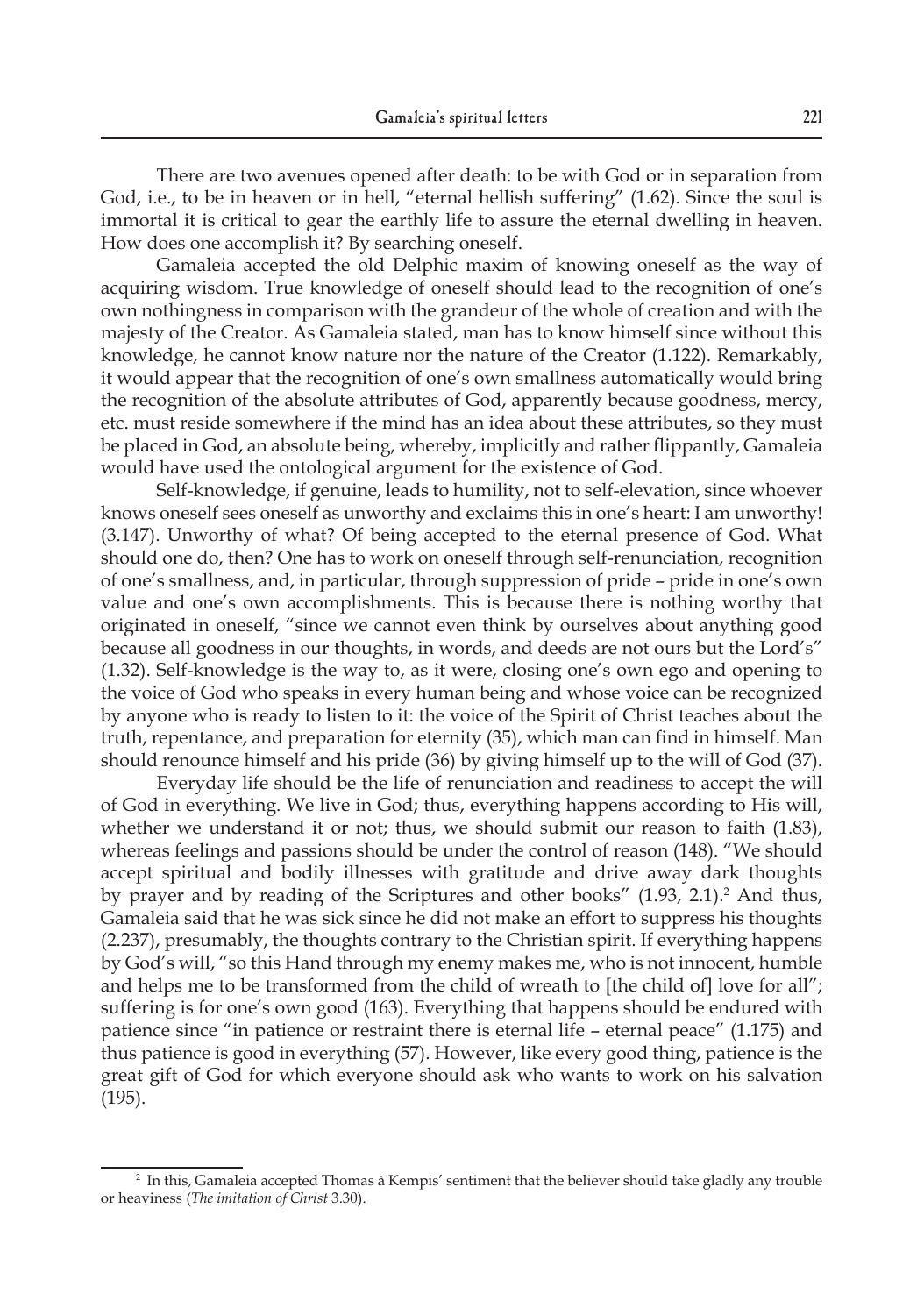There are some guidelines that Gamaleia provided for conducting one's life: a person should 1. talk only a little; 2. obey the law of God and of the land; 3. be of good morals; 4. love everyone; 5. not be shy, but courageous in virtue (1.202); 6. be disinterested in virtue; 7. embrace the death of one's own selfishness and of the carnal man. The more a person succeeds in meeting these guidelines, the better he sees his own imperfections and the need for more work on himself (203). Self-knowledge is thus not a passive self-observance of one's own thoughts and feelings, but a fairly exacting work of bringing to the fore what may be concealed in the hidden recesses of one's own self.

How far the life of self-renunciation should go has no unique answer. However, it appears that Gamaleia sometimes went too far in his advances and would not have been very easy to live up to his standards. He stated that according to the Gospel, who wants to be a Christian should leave his wife and children (2.4) and reject himself, but Gamaleia was displeased by the decision of someone who wanted to get married at an old age since "the devil makes him a joke diverting him from clear thinking and wanting to ensnare him eternally in his net" (5). Gamaleia also castigated his friend: You want to get married. For how long will she be with you? (3.236). It is better to have Christ as a friend than a mortal wife (237; for another discouragement, see 1.154). Any serious attention paid to earthly affairs is a distraction from what counts, namely, the eternal life. Therefore, the *memento mori* principle should be a constant guide: remember death, be ready for it in each minute (1.91); heal the inner man and be ready to die at any time (188). All daily and professional actions should be made with the eye directed to eternity. In particular, Gamaleia, a consummate translator, said that for a good translation, knowledge of the foreign language is needed, knowledge of Russian, and also life should be led according to the content of the book (3.165-166), where it is stated in the context of translating solid spiritual books. Such an advice resembles the process of iconography which requires the iconographer to reach a requisite level of spirituality to do his job properly; talent by itself is insufficient.

#### **Body, soul and spirit**

According to Gamaleia, a human being consists of the body, soul, and spirit that are the three worlds that constantly fight with one another for priority (2.81). The idea of the tripartite man was fairly commonly accepted in books valued by Russian masons.<sup>3</sup> Although it is contrary to the Orthodox teaching of the two-partite man (the body and the soul/spirit), it appears that Gamaleia embraced both ideas in his view that a person who is not reborn is bipartite because he is 1. carnal, elemental, and astral in this world, and 2. soulish in the fiery world (or in fire of nature, i.e., in sin, 3.173). A reborn person is tripartite, since he also is 3. spiritual in the luminous world (120), i.e., he lives in love or in the light (3.173). Gamaleia also stated that there are three worlds in man. 1. External world wants to have everything in store: food, clothing, and bodily comfort. 2. Fiery world wants others to serve him without serving anyone. 3. When listening to conscience then the luminous world of the Spirit of Christ prompts him to reject what

<sup>3</sup> Georg von Welling, *Opus mago-cabbalisticum et theosophicum in which the origin, nature, characteristics and use of salt, sulfur and mercury are described in three parts*, York Beach: Weiser Books 2006 [1719], p. 115, cf. p. 46; John Mason, *Self-knowledge*, London: Printed for James Buckland 1774 [1745], p. 33; [Christian A.H. von Haugwitz], *Hirten-Brief an die wahren,* ächten *Freymäurer alten Systems*, [Leipzig: Böhme] 1785, p. 75.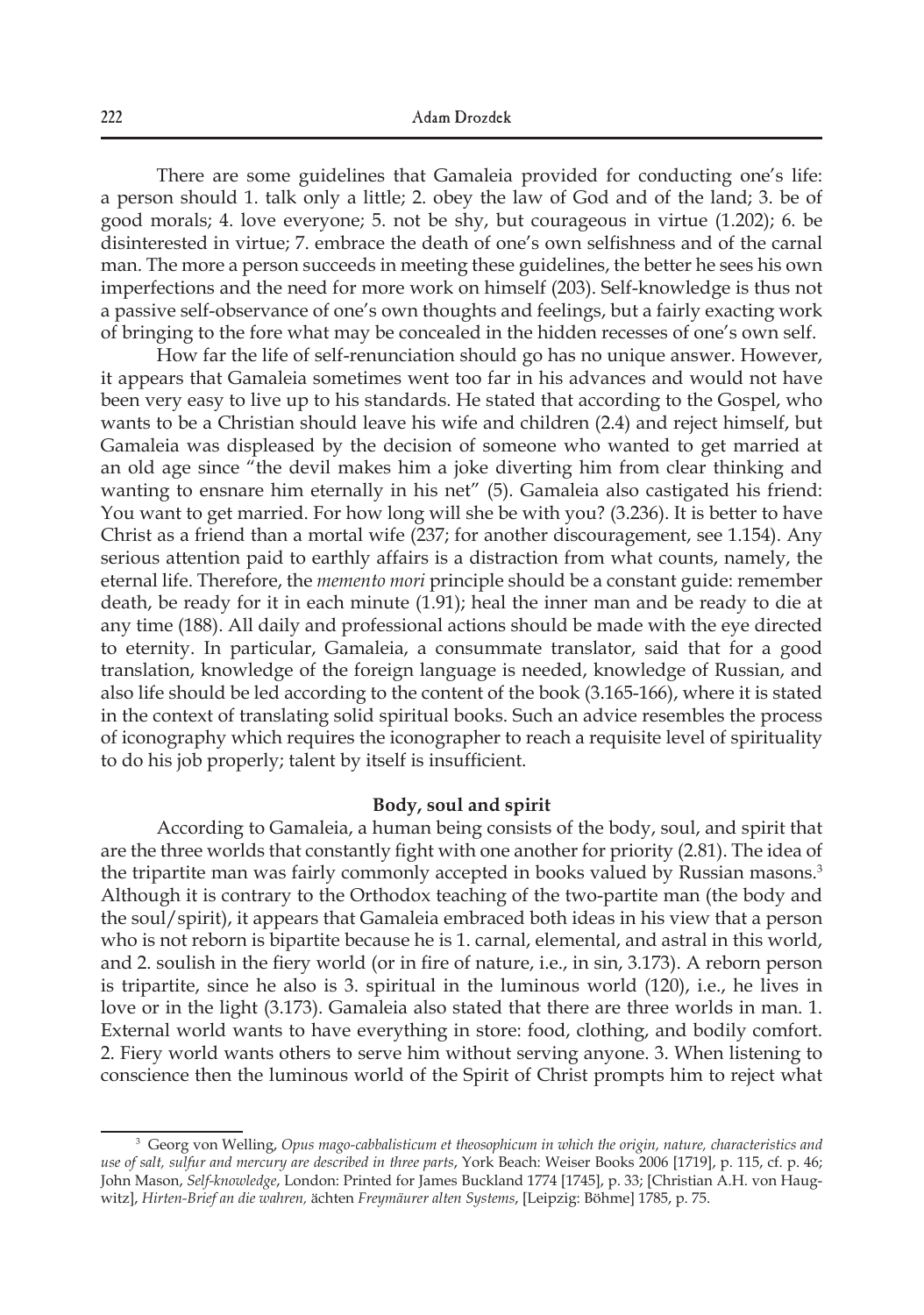is temporary, speaks about humility, suffering, death, and resurrection, and it is up to the will which world is chosen and whether a person becomes like the devil, an animal, or an angel of light (2.66). Because we also read that the carnal or external, mortal man lives by the spirit of this world (3.173, 3.37, 192), then the carnal world seems to be the same as the external world; the fiery world seems to be the inner world which in an unregenerated man is driven by sin. The carnal world of man is open to outside influence; the fiery world is driven be the sin residing in each man. Only the luminous world is free of sin and is imbued with spirituality stemming from God.

The connection between the triad of the body, soul, and spirit, the three aspects or sides (elemental, astral, and spiritual), and the three worlds (external, fiery, and luminous) is not altogether clear. Gamaleia wrote: if I live by the elemental spirit, my desires cannot go beyond elements; if I live by astral reason, then they can only reach the spirit of this world; when being worthy of the Spirit of the Son of God, I enter with Him directly to the throne of the Heavenly Father (2.86). Also, we learn that the astral spirit grows in knowledge here if it does not allow the elemental spirit to rule over itself; it was created only for this world; thus, the immortal soul is in danger without the eternal light and the Spirit of Christ. The rational spirit (which is the same as the astral spirit (138)) is dark fire without eternal light, as seen in scholars and artists who are proud (140). Because these remarks were included in letters to Gamaleia's fellow mason, it may not have been necessary to explain what these spirits were. Apparently, at least the terminology comes from Dutoit who wrote in his *Divine philosophy* about the astral spirit that replaced in the fallen man the pure spirit that had illuminated him before the fall.<sup>4</sup> The astral spirit is the source of the genius of writers, artists, etc. In Voltaire it was of refined and diabolical kind, affected by the devil. God used the astral spirit in Fénélon (Dutoit, 59 note 2). That is, the astral spirit would be ingenuity that can be used for good or for ill. The astral spirit is a purified and ennobled reason (286), the highest point of reason (73) that can know the mysteries of religion only by analogy and is unable to get to the level of pure Truth (287). It would appear then, that the elemental spirit is limited to sensory cognition that can be easily skewed by passions. Astral spirit would be natural reason that can be influenced by the senses, thereby resulting in errors (cf. 162). There are different levels of perspicacity of the astral reason and the highest level of such spirit can be found in the sages of this world that include Pythagoras, Virgil, and Homer (286). The astral spirit is an earthly and inferior substitute of the pure spirit, the Spirit of God (73), but it is necessary to be able to live the life on earth. For eternity, the pure spirit has to be regained (75), presumably by rebirth.

Johann Schwarz, a professor of the Moscow University and a mason, recognized the existence of three parts of the human being: elemental, astral (mental soul), and mental (conscientious) spirit<sup>5</sup> and three different modes of cognition: elemental, metaphysical, and theological.<sup>6</sup> Schwarz thus identified conscience with the mental spirit which appears to be the same as Gamaleia's spiritual side of man. Gamaleia did urge in his letter to do quickly and fervently what conscience says since on this depends one's

<sup>4</sup> Keleph ben Nathan [Marc Ph. Dutoit de Mambrini], *La philosophie divine, appliquée aux lumieres naturelle, magique, astrale, surnaturelle, céleste et divine*, 1793, vol. 1, p. 36.

<sup>5</sup> Иван Г. Шварц, Беседы о возрождении и молитве; Записки; Речи; Материалы для биографии, Донецк: Вебер 2010, p. 88.

<sup>6</sup> Иван Г. Шварц, Лекции, Донецк: Вебер 2008, pp. 105-106;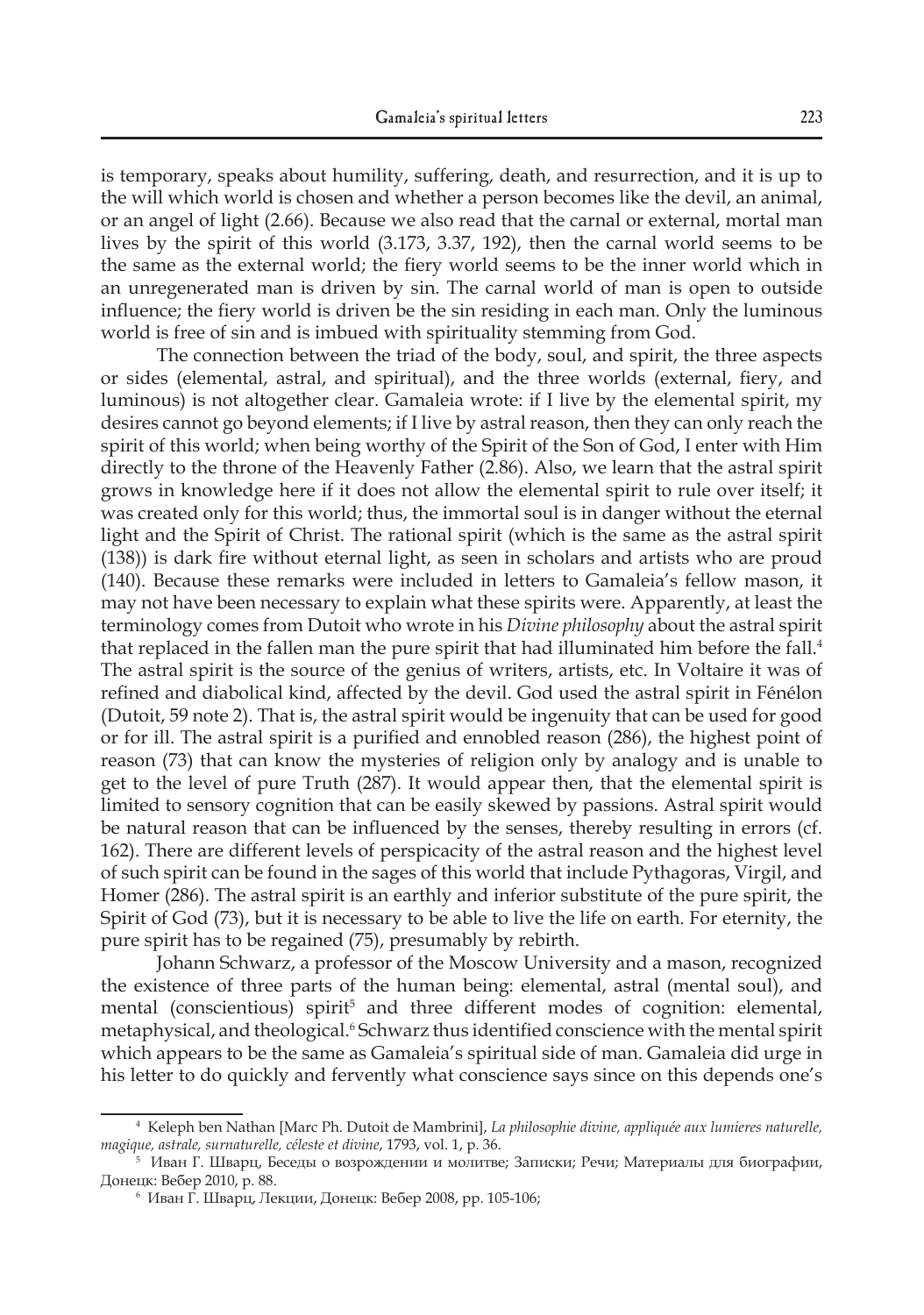happiness on earth and in heaven (1.215). In old times, people learned from the voice of conscience when there were no books (3.106). This would indicate that the highest level of spiritual development is already in each man. Gamaleia seems to have been in agreement with that when he stated that the entire heavenly kingdom is in man, but not in everyone is it open (1.17). The fall of man thus did not eradicate from man the highest level of spiritual development; it concealed it, buried it under the elemental spirit and astral spirit, and overwhelmed it with the weight of senses and passions. Spiritual rebirth would thus be the spiritual unlocking of hidden spiritual treasures. One's own strength is insufficient to accomplish it; this is where the divine help is indispensable: "the Teacher, Christ the Lord opens the human mind and heart"  $(1.18)$  – since the mind is in the head and the conscience is in the heart<sup>7</sup> – in particular, only Christ can open the mind to proper understanding of the Scriptures; however, to that end, "rebirth into a new man in necessary, and the old natural reason is completely unsuitable" (3.145). Gamaleia took it for granted that this fundamental concept of rebirth, of being born again, was understood by those to whom letters were written, but the published form is addressed to everyone, not only to the fellow masons.

In a rather disconnected and almost casual fashion Gamaleia stated that a reborn man belongs to the spiritual world (1.120), that man should be reborn in the Spirit of Christ for his eternal salvation (145) and that according to the Scriptures, paradise and hell are inside man, so external hell is not so dangerous and external paradise is of little benefit without inner rebirth (3.60). Rebirth is obviously an act of God and yet a participation of a person appears to be indispensable, at least in preparing a way. We should strive for being born again, wrote Gamaleia, among others by living moderately (1.68). And yet, in his old age, Gamaleia had a sobering thought that he could not certainly say to which side he belonged, carnal or spiritual (2.172) and that he was still too weak to be ready to be born again because of old habits, desires, thoughts, and presentations (1.233). If Gamaleia with his life of constant self-abasement, a life of an ascetic, was not ready, who was? If a true Christian is someone who is born again, and Gamaleia did not include himself in this category, how many Christians ever existed who met his standards? Gamaleia's heaven would appear to be a fairly sparsely populated place. In imposing very strong requirements on rebirth, Gamaleia joined Lopukhin who delineated more fully his idea of the Christian life in his *Some characteristics of the inner church* (written in 1789), and in *Something for a reflection about prayer and the essence of Christianity* (1814). Gamaleia seems to have corresponded with Lopukhin since in one letter he thanked for explanations concerning the inner church (2.124), the only place in which Gamaleia mentioned the inner church – the phrase introduced by Lopukhin – or, for that matter, any church.

## **Spiritual life**

The fact of not mentioning any church actually sets the tone of all of Gamaleia's letters. Although unilluminating on the conceptual level and marred by confusing terminological explanations, they are profoundly spiritual by focusing on the spiritual life of each person and the relation of the inner man with God, the God who is recognized as the Creator and the Lord of the universe, but is primarily recognized as

<sup>7</sup> Astral spirit is in the brain, moral feeling (conscience) is in the heart, Шварц, Беседы, p. 103.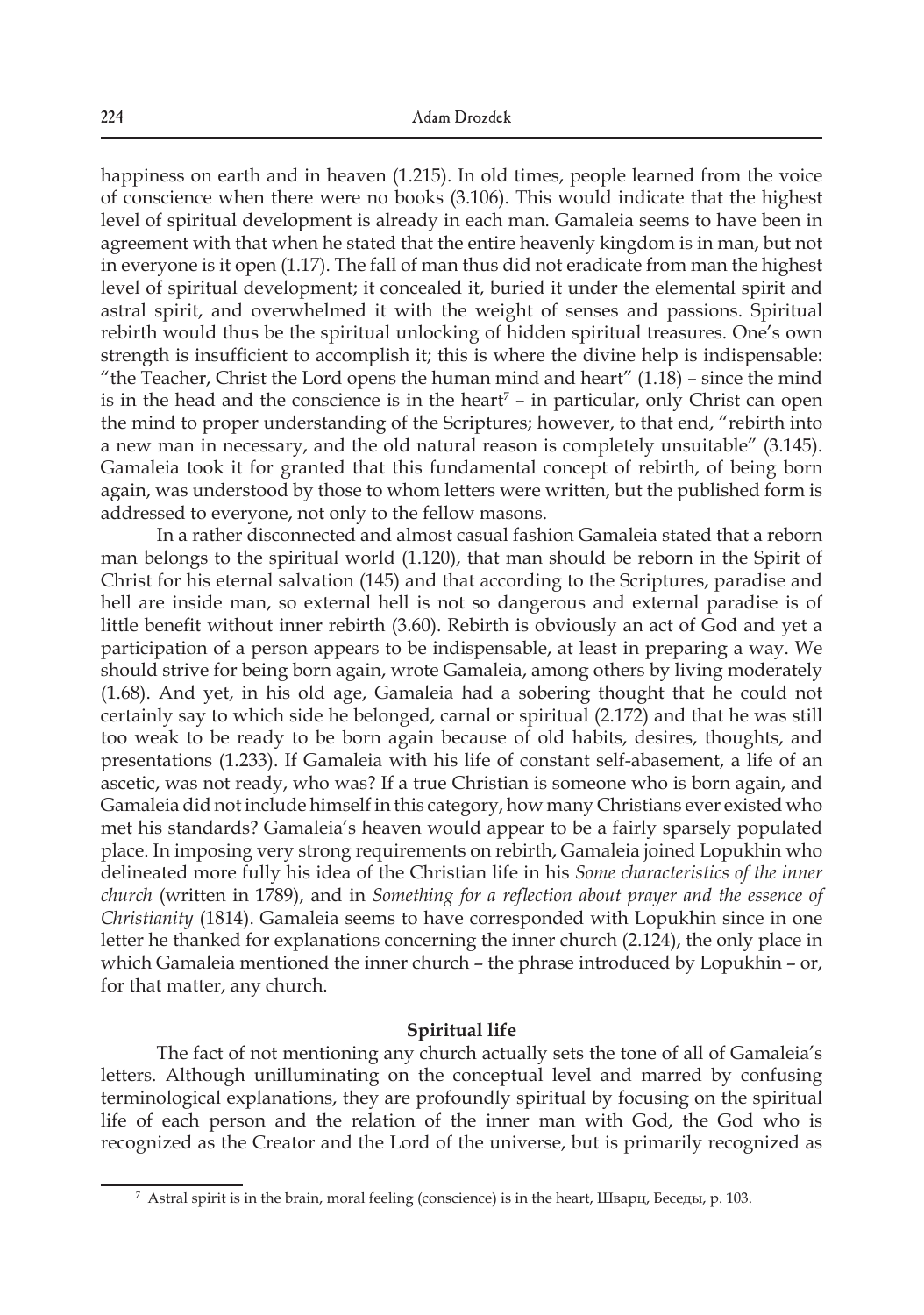the providential God, the God of love, the God who cares for each and every human being. Although humans quite infrequently are disinterested in the divine sphere, God, who wants all humans to live with Him eternally and Himself, prepared the way by self-sacrifice through the person of Christ. The message of salvation and the necessity, all-importance of salvation permeates all Gamaleia's letters. He wrote to his Rosicrucian friends in the way which is hardly different from a letter that a Sunday-school teacher concerned about the spiritual life of his pupil could write to this pupil. Thus, we read that the first duty of a Christian is to love God with all his heart and then to love his neighbor (1.21, 29). Life should be filled with prayer, where prayer is not just saying words, but a proper attitude: humility and love, trying to do only good (41). "All of human salvation lies in prayer … What is needed most is that nothing happens according to our will (58) and that everywhere the will of God was fulfilled" (59). "It is time to protect our heart and watch that evil does not enter [our] thoughts, desires, words, nor deeds. And all of it depends on the human will" (64-65). Man becomes a temple of God when he drives out all thoughts, desires, and plans that are contrary to the evangelical teaching (3.116). Thus, if the church has to be considered an indispensable element of spiritual life, it is man as a temple, man as a church in whom God dwells directly through the Holy Spirit. This direct contact between humans and God characterizes Gamaleia's writings and his own life. It is quite remarkable that Gamaleia, a son of a priest, would say that if we were taught as children to seek everything in ourselves: God, Christ, the kingdom of heaven, wisdom – there would not happen to us later what did happen. We would have asked God and Christ for everything and never we would have repented like now. But this repentance will begin when we separate ourselves from the body if we don't try to enter the narrow path. If only we had learned in youth that God is love and that we live now to fulfill His commandments, we would be afraid of any sinful thought (44-46). Apparently an element of personal relation with God was lacking in the life of the church of Gamaleia's youth, even in his own house. Apparently the ritual aspects of the Orthodox church overshadowed the spiritual aspects of his personal life. And it appears that Rosicrucian masonry was a way of reviving the true Christian spirit for many people hungry for spiritual life and who were unable to find it in the aridity of the official church of their times. Gamaleia found such seekers of living Christianity in Novikov, Lopukhin, Schwarz and others, and masonry was for him, as it was for them, a way of Christian revival. Specifically masonic teachings were secondary and occupy very little space in Gamaleia's letters. It is quite remarkable that although Gamaleia translated the entire corpus of Boehme's works, $\delta$  there is hardly any trace of influence of Boehme's teachings in Gamaleia's letters.9 Only twice did he mention his works without mentioning his name (1.58, 2.15). Incidentally, he recommended reading Boehme's *The threefold life of man* stating: "Read the book to the glory of God and for your eternal benefit without telling anyone about this book and showing it to no one" (2.15-16). As to the secrecy, it may very well be that Gamaleia did not want the reader to be ridiculed

<sup>8</sup> Георгий В. Вернадский, Русское масонство в царствование Екатерины *II*, Санкт-Петербург: Издательство имени Новикова 1999 [1917], p. 447.

<sup>9</sup> Incidentally, Rozanov suggested that Gamaleia's "entire position is in accordance to ideology of Saint- -Martin," М.В. Довнар-Запольский, Семен Иванович Гамалея, in: С.П. Мельгунов, Н.П. Сидоров (eds.), Масонство в его прошлом и настоящем, [Москва]: Задруга [1914-1915], p. 35. There is no detectable influence of Saint-Martin in Gamaleia's letters (such an influence can be found in Elagin).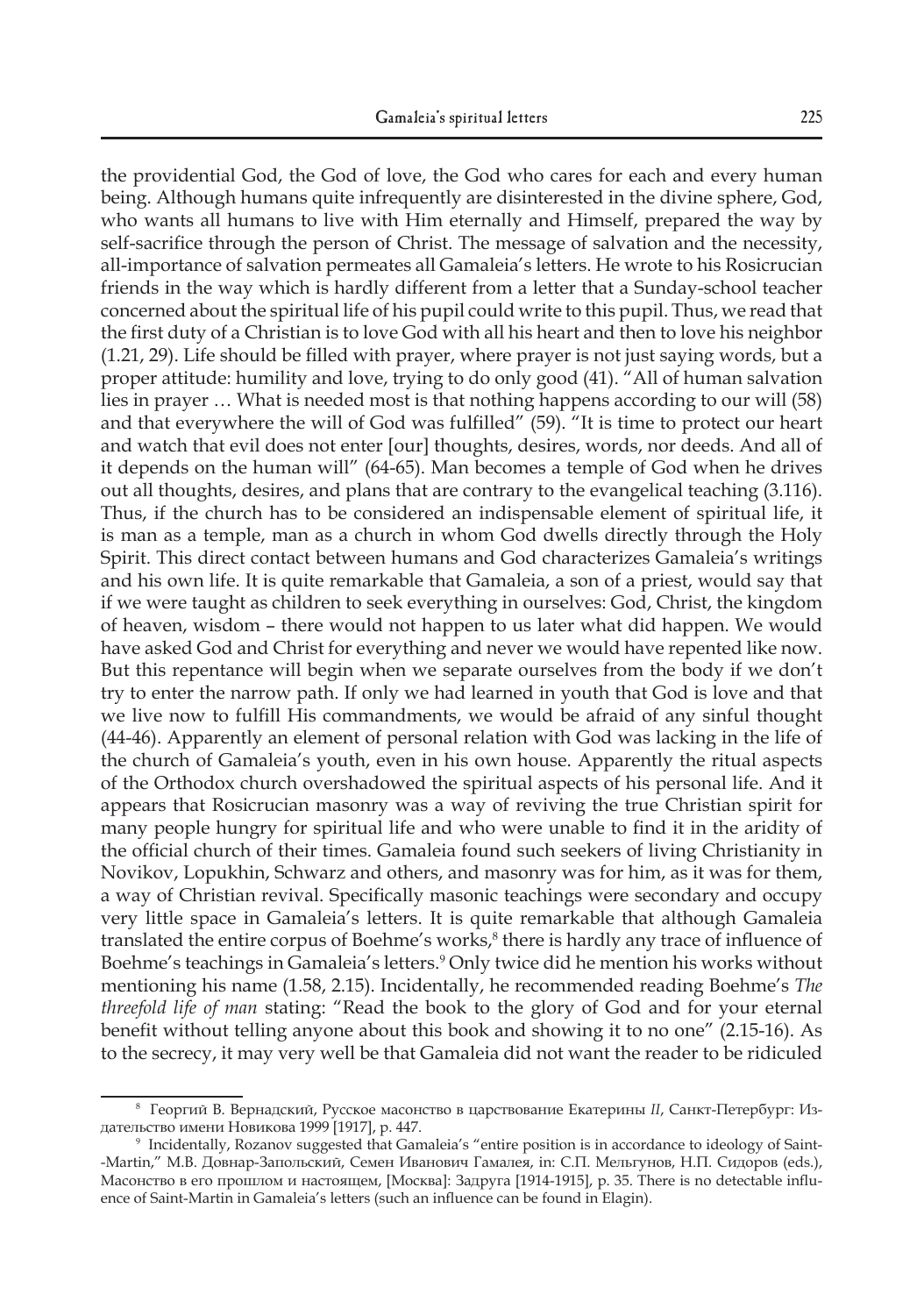because of reading a mystical book, as it frequently happened at that time. Consider Elagin's statement made in 1786 that new philosophers or the allegedly wise find ridiculous and stupid those who even mention Saint-Martin's *Erreurs et vérité*, *Tableau naturel*, and similar works.10 Importantly, Gamaleia referred to Thomas à Kempis much more often than to Boehme (1. 67, 75, 99, 2.148, 194, 225, 3.62, 66, 163) and hardly referred to any masonic or hermetic books; however, he did refer to other Christian authors: Augustine (3.200), Arndt (1.58, 76, 114, 3.62, 158) and relied heavily on John Mason's *Self-knowledge* (1. 35, 62, 234, 3.163, 167), relied on the authority of "old church teachers"  $(2.219, 3.123)$ , but, primarily, he used very extensively Biblical verses.<sup>11</sup> Masonry was not for him a way to get social life, but an avenue to find the living spiritual life of Christianity and God's omnipresence that includes, most importantly, God's presence in each human being.

## **Appendix**

Gamaleia gave several speeches and only four of them have been anonymously published in *The Freemasonic Magazine*. <sup>12</sup> The four published speeches are basically pep talks given to raise the spirit of fellow masons to encourage them to exercise Christian virtues in everything and these speeches add nothing new to what can already be found in Gamaleia's letters. And thus, Gamaleia stated that the Creator endowed people with reason and will (79)<sup>13</sup> and a mason should get to know himself, nature, and the Creator of all (83).14 He should seek virtue and get into the habit of a chaste and pure life (84). The mason should be useful for himself and for society. Friendship and love are two pillars of masonry (85). The catechism states what should be the reason to join masons (89): because I was surrounded by darkness and want to see light, and thus, masons are seeking enlightenment (90). Masons should suppress the reign of passions, because of them people walk in darkness; reason should have an upper hand over passions, but reason should be supported by religion (91). A wise man cares about his soul and about life after death, and so should a mason (98). He enjoys the things of this world like others, but moderately (99). He should be satisfied with the station of life determined by eternal Wisdom (100). The overall goal of masons is to become wise. They should consider themselves to be true worshippers of God (102). There are some admonitions somewhat specific to masonry: masons should do what their masters tell them (113) and have unbounded trust in them (114); without this trust, no knowledge can be gained; without fulfilling one's duties, no hieroglyph can be known; these duties are of the kind leading to the change in the heart (116).

<sup>10</sup> Quoted in Вернадский, *op. cit.*, p. 180.

<sup>&</sup>lt;sup>11</sup> The editors of Gamaleia's letters provided an amplified index of all Biblical references along with the text, although Gamaleia frequently gave a verse reference without the text. In any event, the appendix runs for 96 pages. 12 Вернадский, *op. cit.*, pp. 476-478. Сергей В. Аржанухин, Философские взгляды русского масонства,

по материалам журнала "Магазин свободнокаменщический," Екатеринбург: УрГУ 1995, p. 71.

<sup>13</sup> Page numbers are from Магазин свободно*-*каменщический 1 (1784); only one volume has been published.

<sup>14</sup> Cf. a similar phrase used by Novikov in the preface to the *Moscow Monthly Publication* (1781), Николай И. Новиков, Избранные сочинения, Москва: Государственное Издательство Художественной Литературы 1951, p. 408.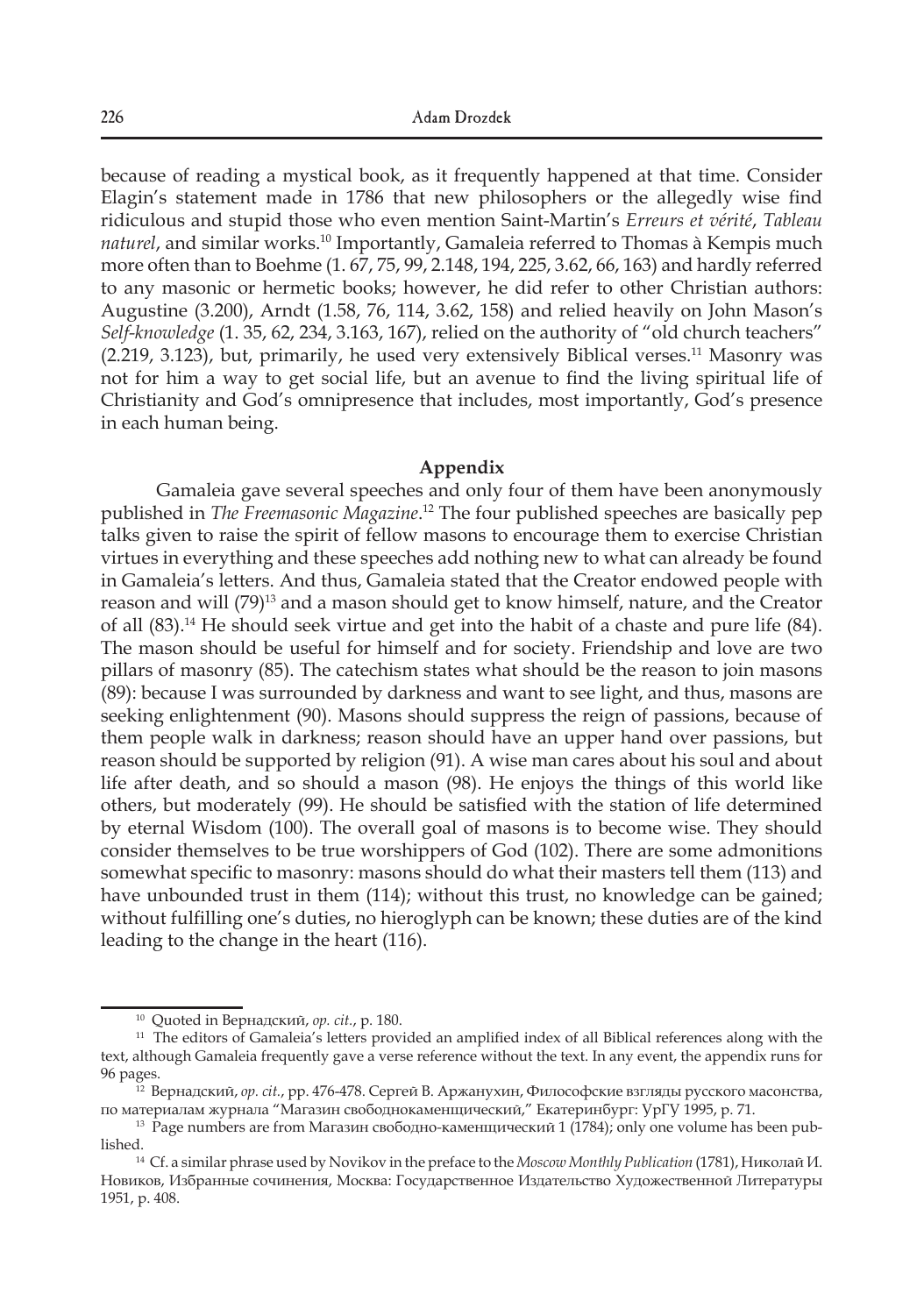The speeches are thus given in an ecumenical Christian spirit, emphasizing the Christian way of life with some benign references to specifically masonic elements. For the most part, if Gamaleia had not addressed his audience as masons and the place as lodge, the speeches could have been given in any Christian group without offending anyone's religious sensitivities.